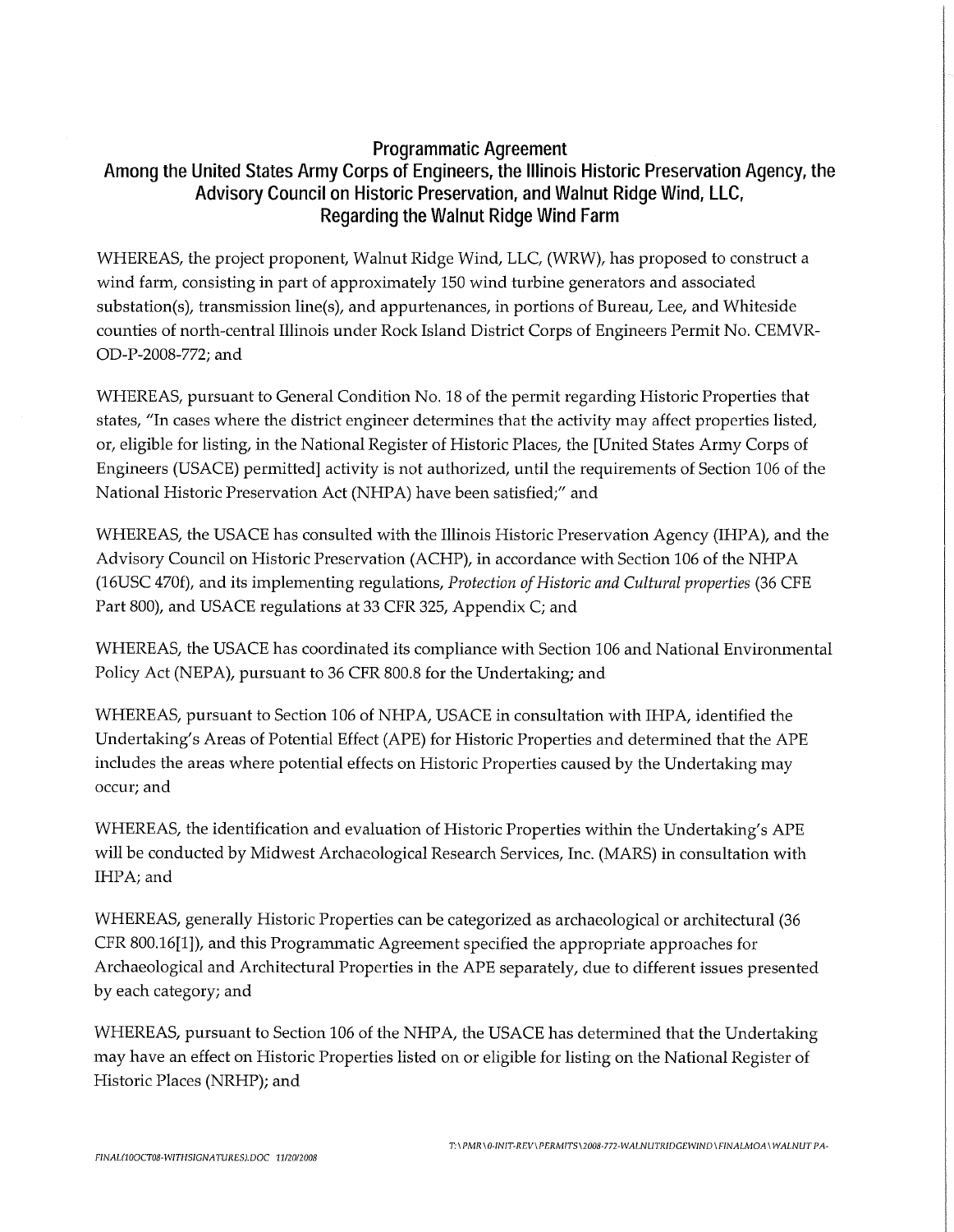WHEREAS, the USACE has determined that in regards to archaeologically sensitive areas, the Undertaking may have an effect on Archaeological Properties that may be eligible for listing on the NRHP; and

WHEREAS, this Programmatic Agreement sets forth measures that will be implemented for all Archaeological and Architectural Properties or archaeologically sensitive areas within the Undertaking's current or future APE;

NOW, THEREFORE, the USACE, the IHPA, and the Council have consulted and agree that implementation of the Undertaking covered by this Agreement shall take into account effects on Historic Properties and shall be administered in accordance with the following stipulations to avoid, minimize, or mitigate adverse effects to Historic Properties and to satisfy the USACE's Section 106 responsibilities. The USACE will condition any permit it may release regarding the Undertaking to ensure that the following stipulations are met.

# **Stipulations**

The lead agency, the USACE, will ensure that the following measures are carried out by WRW:

## **Part** I - **Architectural Properties**

#### Documentation

Prior to initiation of construction, WRW will consult with the IHPA and the USACE to determine what level and kind of State-level photographic and narrative recordation is required to document the existing conditions, settings, and view sheds of affected Historic Properties (see Attachment A). Unless otherwise agreed, WRW shall ensure that all documentation is completed and accepted by the IHPA prior to beginning construction of the wind farm. WRW shall ensure that copies of the documentation are made available to local repositories identified by the USACE.

## Project Design

WRW shall ensure that the final design of the Walnut Ridge Wind Farm minimizes adverse visual impacts to Historic Properties through the number, height, and color of the wind turbine generators, and other considerations, and shall consult with the IHPA regarding future plan developments that would change these conditions or introduce potential new adverse effects to Historic Properties.

#### Review of Submitted Materials

Within 30 days of receipt of material requiring review, comments, and/or approval by the IHPA, the IHPA shall notify the USACE and WRW in writing of its approval of said material or, if the material is not approved, of the specific deficiencies of the material. Failure by the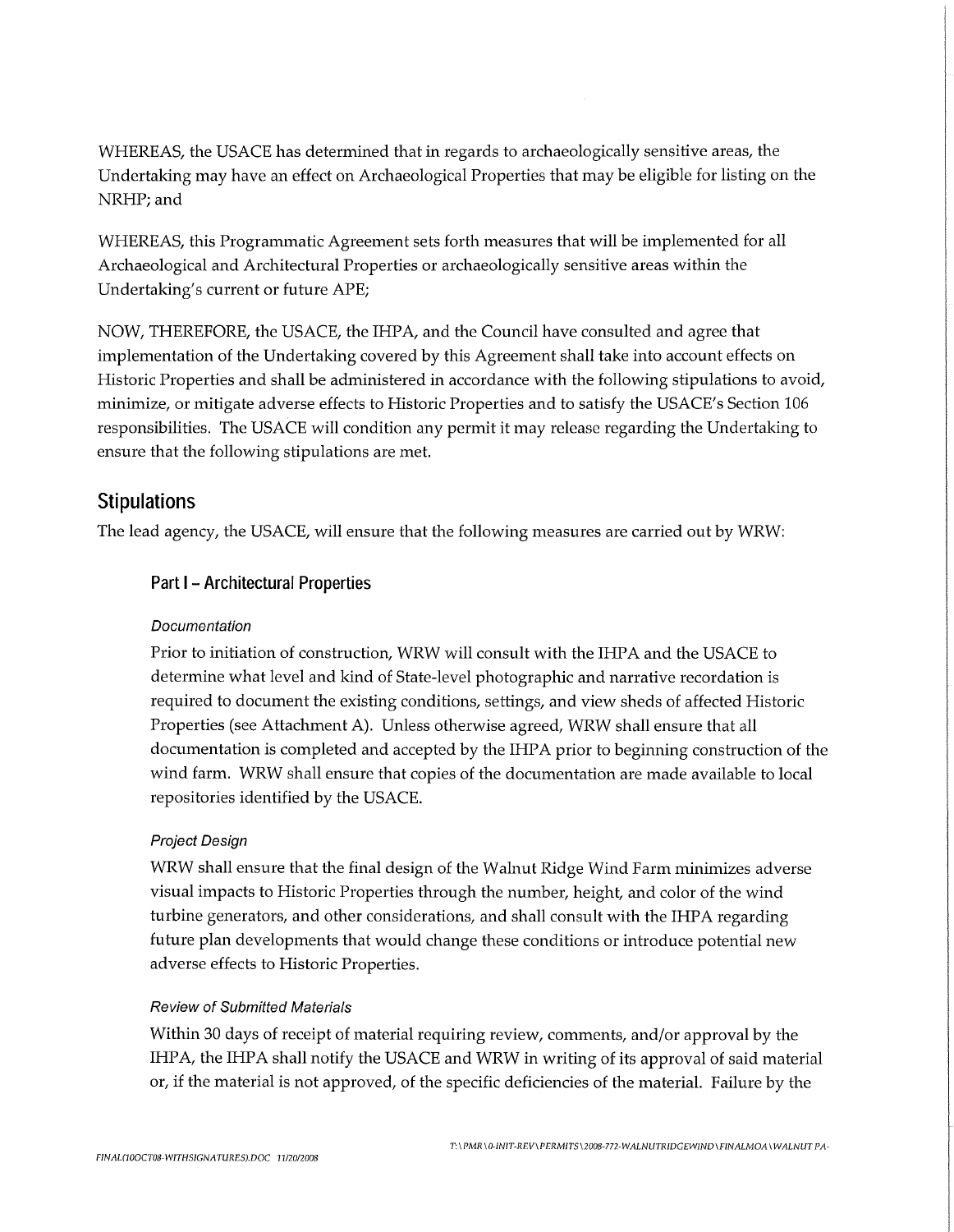IHPA to respond within 30 days of the receipt of any material or document from the USACE or WRW shall be deemed to constitute full approval of said documents under the stipulations of this agreement.

#### Public Information Programs

WRW shall ensure that the documentation prepared is made available to the widest possible public audience, including but not limited to preparing electronic copies of any images and text prepared as State-level documentation and providing the documentation to local repositories, as designated by the USACE.

# **Part** II - **Archaeological Properties**

For the subsurface areas that will be impacted by the Undertaking and that have not been included in previous archaeological investigations and reports, including but not limited to areas where modifications to project plans and specifications may occur during the completion of design or during construction AND those areas identified as having the potential to contain deeply buried cultural resources, WRW shall:

- 1. Submit information on the location of new project areas to the USACE, who shall, in consultation with the IHPA, determine the need for a Phase I archaeological reconnaissance survey.
- 2. For the areas that have the potential to contain deeply buried cultural resources where impacts cannot be avoided, a geomorphological assessment in a manner consistent with the IHPA's guidelines shall be performed.
- 3. The USACE shall evaluate any resources identified through Phase I survey in accordance with 36 CFR 800.4 (c). If the resources are determined to be Historic Properties eligible for inclusion on the NRHP, the USACE shall consult with the IHPA to determine whether effects from the Undertaking can be prudently and feasibly avoided.
- *4.* If avoidance is not prudent or feasible, a Data Recovery Plan to minimize or mitigate the effects of the Undertaking shall be developed. The Data Recovery Plan shall be consistent with the *Secretary of the Interior's Standards and Guidelines for Archaeology and Historic Preservation* (48 FR 44716-42), and the Advisory Council on Historic Preservation's publication, *Treatment of Archaeological Properties: A Handbook.*

## **Part** Ill - **Unanticipated Discoveries**

While WRW will make good faith efforts to identify Historic Properties during the Undertaking's planning process, additional previously unidentified historic and archaeological resources may be discovered that my be affected by the Undertaking. In the event that any unanticipated archaeological resources or human remains are encountered in areas previously cleared for construction, the requirements set forth in the *Procedures Guiding*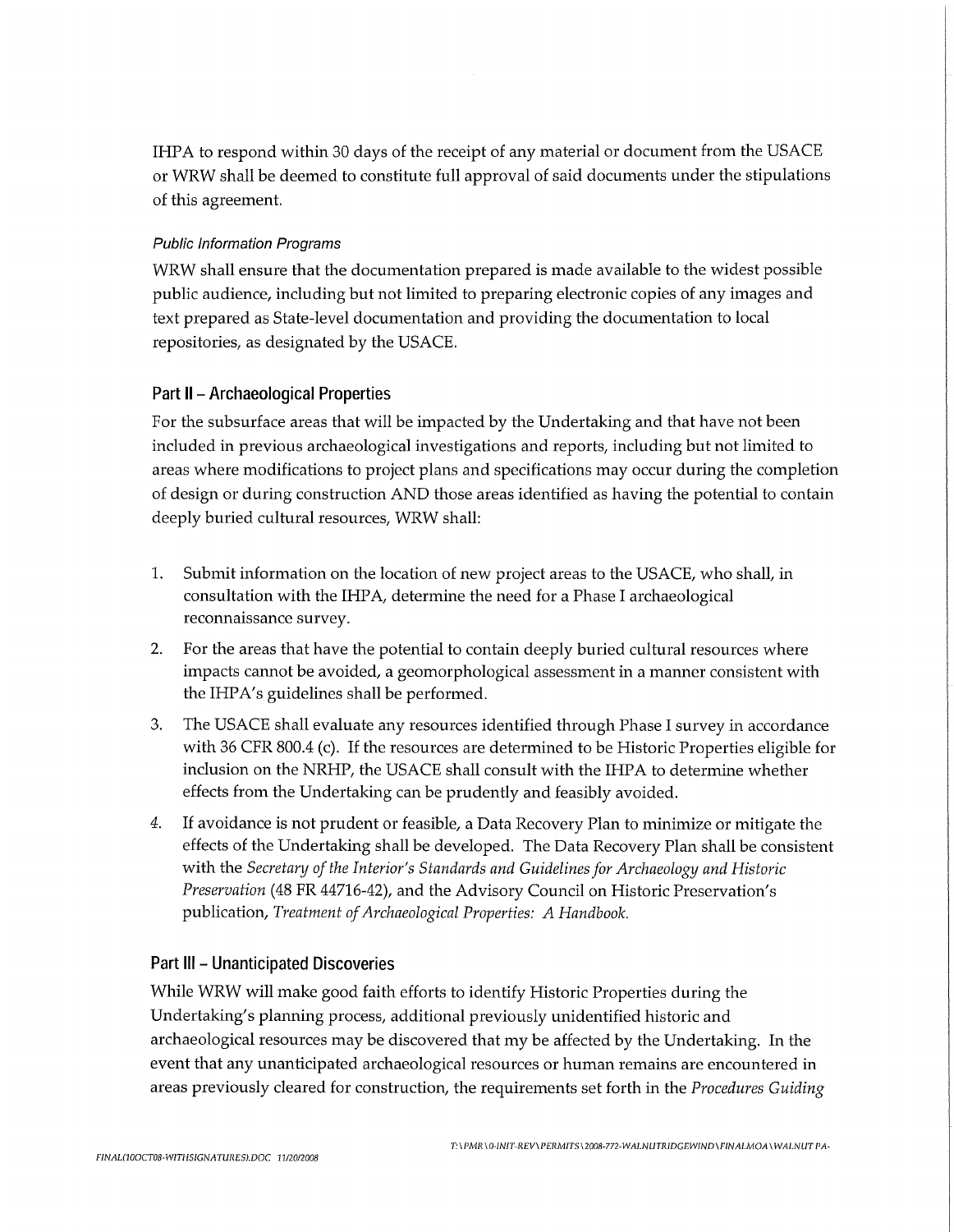*the Unanticipated Discovery of Cultural Resources and Human Remains* shall be followed (see Attachment B).

#### **Part IV - Dispute Resolution**

**In** the event that any party to this Programmatic Agreement objects to any plan or report pursuant to the agreement within 30 calendar days of its receipt or requests a formal dispute resolution with respect to any other material issue of non-compliance, the USACE shall meet and consult in good faith with the objecting party to attempt to resolve the matter prior to undertaking formal dispute resolution.

Following such consultation, the USACE shall determine whether such issue has been resolved. If not, the USACE shall forward within 15 calendar days of determination all documentation relevant to the dispute to the ACHP, including the USACE's proposed resolution of the dispute.

The ACHP will respond to the USACE's request for recommendations and comments within 30 calendar days of receiving all documentation. The USACE will take such recommendations or comments into account **in** resolving the dispute, per 36 CFR 800.6

In the event that the ACHP fails to respond to the USACE's request for comment within 30 calendar days of receiving all pertinent documentation, the USACE may proceed with resolving the dispute.

#### **Part V - Amendment**

Any signatory party to this Programmatic Agreement may request amendments by providing notice of such request in writing to the other signatories. In such event, the USACE shall consult with the other signatories to consider such amendment. No such amendment shall be effective unless all signatories execute it.

## **Part VI - Terms of Agreement**

This agreement shall remain in force during the design and construction of the Undertaking. If, at the end of that period, any signatory to this agreement requests that the term be extended, notification of the request in writing shall be made to the USACE.

Upon receipt of a request to extend the term of this agreement, the USACE shall consult with all signatories, and the term shall be extended for such additional period as may be concurred on by the signatories.

In the event that the signatories do not concur on a requested extension, the matter shall be treated as a dispute and resolved per Part IV (see above).